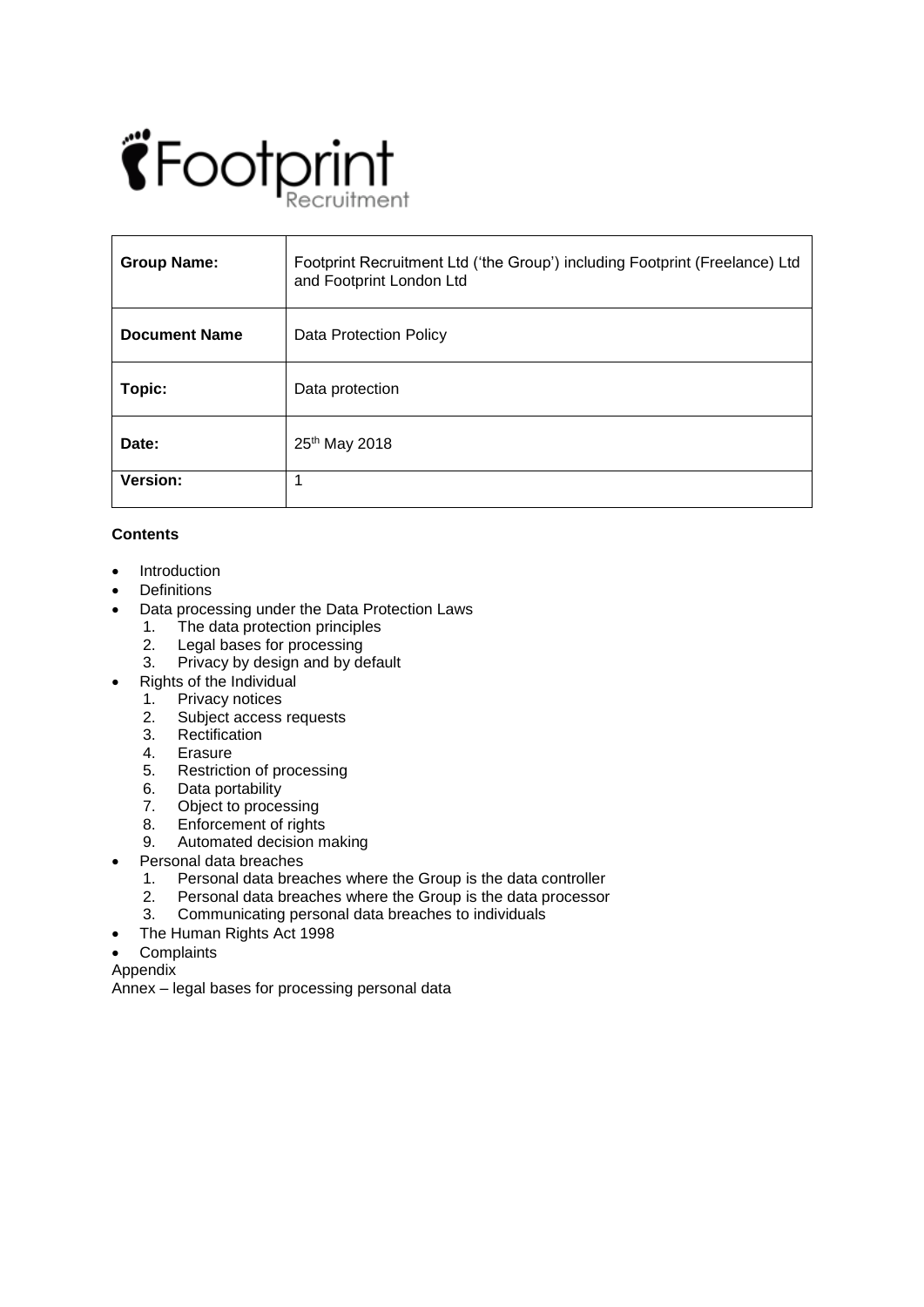All organisations that process personal data are required to comply with data protection legislation. This includes in particular the Data Protection Act 1998 (or its successor) and the EU General Data Protection Regulation (together the 'Data Protection Laws'). The Data Protection Laws give individuals (known as 'data subjects') certain rights over their personal data whilst imposing certain obligations on the organisations that process their data.

As a recruitment business the Group collects and processes both personal data and sensitive personal data. It is required to do so to comply with other legislation. It is also required to keep this data for different periods depending on the nature of the data.

This policy sets out how the Group implements the Data Protection Laws. It should be read in conjunction with the Data Protection Procedure.

In this policy the following terms have the following meanings:

**'consent'** means any freely given, specific, informed and unambiguous indication of an individual's wishes by which he or she, by a statement or by a clear affirmative action, signifies agreement to the processing of persona data relating to him or her;

**'data controller'** means an individual or organisation which, alone or jointly with others, determines the purposes and means of the processing of personal data;

**'data processor'** means an individual or organisation which processes personal data on behalf of the data controller;

**'personal data'**\* means any information relating to an individual who can be identified, such as by a name, an identification number, location data, an online identifier or to one or more factors specific to the physical, physiological, genetic, mental, economic, cultural or social identity of that natural person.

**'personal data breach'** means a breach of security leading to the accidental or unlawful destruction, loss, alteration, unauthorised disclosure of, or access to, personal data;

**'processing'** means any operation or set of operations performed on personal data, such as collection, recording, organisation, structuring, storage (including archiving), adaptation or alteration, retrieval, consultation, use, disclosure by transmission, dissemination or otherwise making available, alignment or combination, restriction, erasure or destruction.

**'profiling'** means any form of automated processing of personal data consisting of the use of personal data to evaluate certain personal aspects relating to an individual, in particular to analyse or predict aspects concerning that natural person's performance at work, economic situation, health, personal preferences, interests, reliability, behaviour, location or movements;

**'pseudonymisation'** means the processing of personal data in such a manner that the personal data can no longer be attributed to an individual without the use of additional information, provided that such additional information is kept separately and is subject to technical and organisational measures to ensure that the personal data are not attributed to an identified or identifiable individual;

**'sensitive personal data'**\* means personal data revealing racial or ethnic origin, political opinions, religious or philosophical beliefs, or trade union membership, and the processing of genetic data, biometric data, data concerning health, an individual's sex life or sexual orientation and an individual's criminal convictions.

\* For the purposes of this policy we use the term 'personal data' to include 'sensitive personal data' except where we specifically need to refer to sensitive personal data.

**'Supervisory authority'** means an independent public authority which is responsible for monitoring the application of data protection. In the UK the supervisory authority is [the Information](https://ico.org.uk/)  [Commissioner's Office](https://ico.org.uk/) (ICO).

**All of these definitions are italicised throughout this policy to remind the reader that they are defined terms.**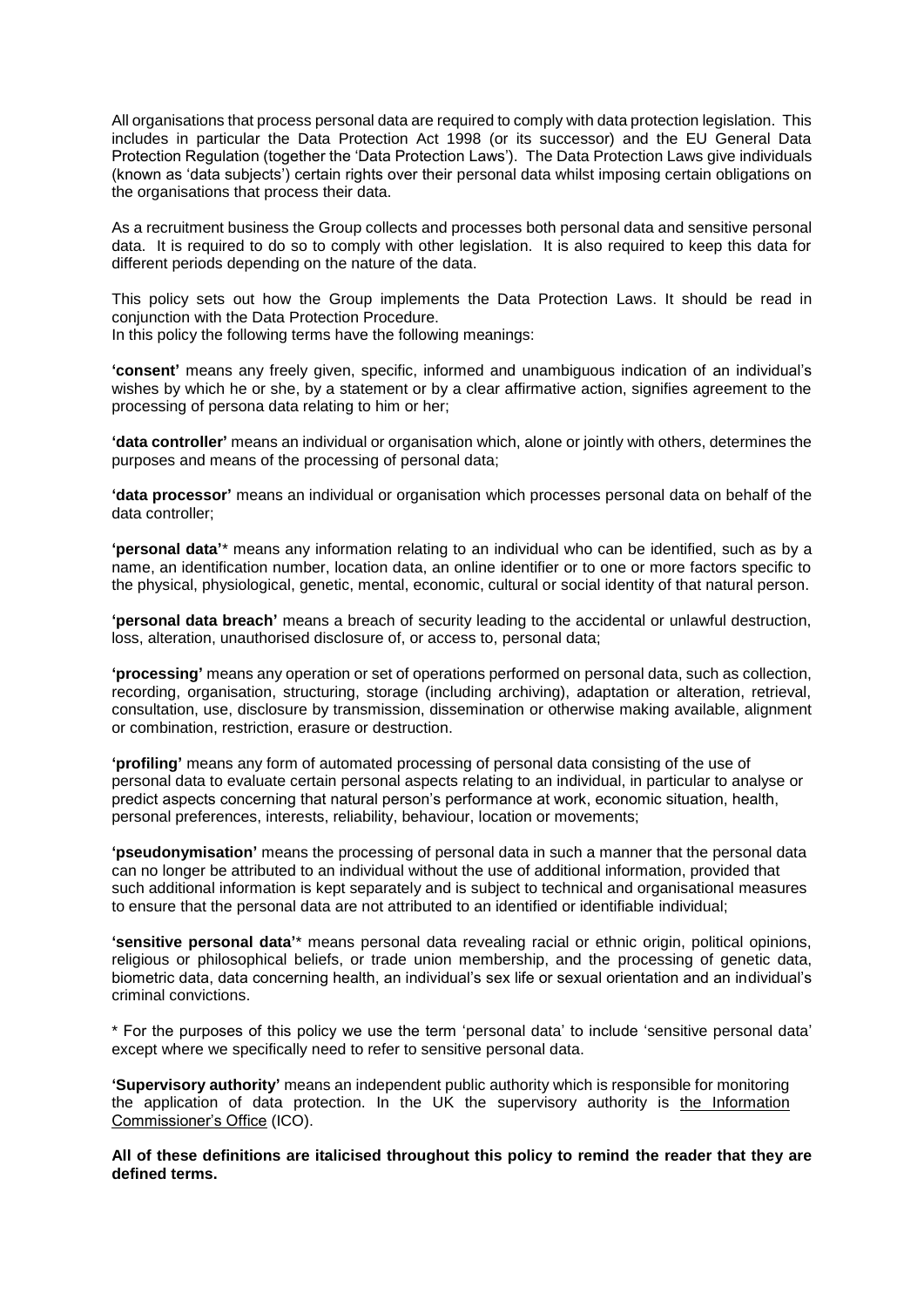The Group processes personal data in relation to its own staff, work-seekers and individual client contacts and is a data controller for the purposes of the Data Protection Laws. The Group has registered with the ICO

The Group may hold personal data on individuals for the following purposes:

- Staff administration;
- Advertising, marketing and public relations
- Accounts and records;
- Administration and processing of work-seekers' personal data for the purposes of providing workfinding services, including processing using software solution providers and back office support
- Administration and processing of clients' personal data for the purposes of supplying/introducing work-seekers

### **1. The data protection principles**

The Data Protection Laws require the Group acting as either data controller or data processor to process data in accordance with the principles of data protection. These require that personal data is:

- 1. Processed lawfully, fairly and in a transparent manner;
- 2. Collected for specified and legitimate purposes and not further processed in a manner that is incompatible with those purposes;
- 3. Adequate, relevant and limited to what is necessary in relation to the purposes for which they are processed;
- 4. Accurate and kept up to date; every reasonable step must be taken to ensure that personal data that are inaccurate, having regard to the purposes for which they are processed, are erased or rectified without delay;
- 5. Kept for no longer than is necessary for the purposes for which the personal data are processed;
- 6. Processed in a manner that ensures appropriate security of the personal data, including protection against unauthorised or unlawful processing and against accidental loss, destruction or damage, using appropriate technical or organisational measures; and that
- 7. The data controller shall be responsible for, and be able to demonstrate, compliance with the principles.

## **2. Legal bases for processing**

The Group will only process personal data where it has a legal basis for doing so (see Annex A). Where the Group does not have a legal reason for processing personal data any processing will be a breach of the Data Protection Laws.

The Group will review the personal data it holds on a regular basis to ensure it is being lawfully processed and it is accurate, relevant and up to date and those people listed in the Appendix shall be responsible for doing this.

Before transferring personal data to any third party (such as past, current or prospective employers, suppliers, customers and clients, intermediaries such as umbrella companies, persons making an enquiry or complaint and any other third party (such as software solutions providers and back office support)), the Group will establish that it has a legal reason for making the transfer.

## **3. Privacy by design and by default**

The Group has implemented measures and procedures that adequately protect the privacy of individuals and ensures that data protection is integral to all processing activities. This includes implementing measures such as:

- data minimisation (i.e. not keeping data for longer than is necessary);
- pseudonymisation;
- anonymization
- cyber security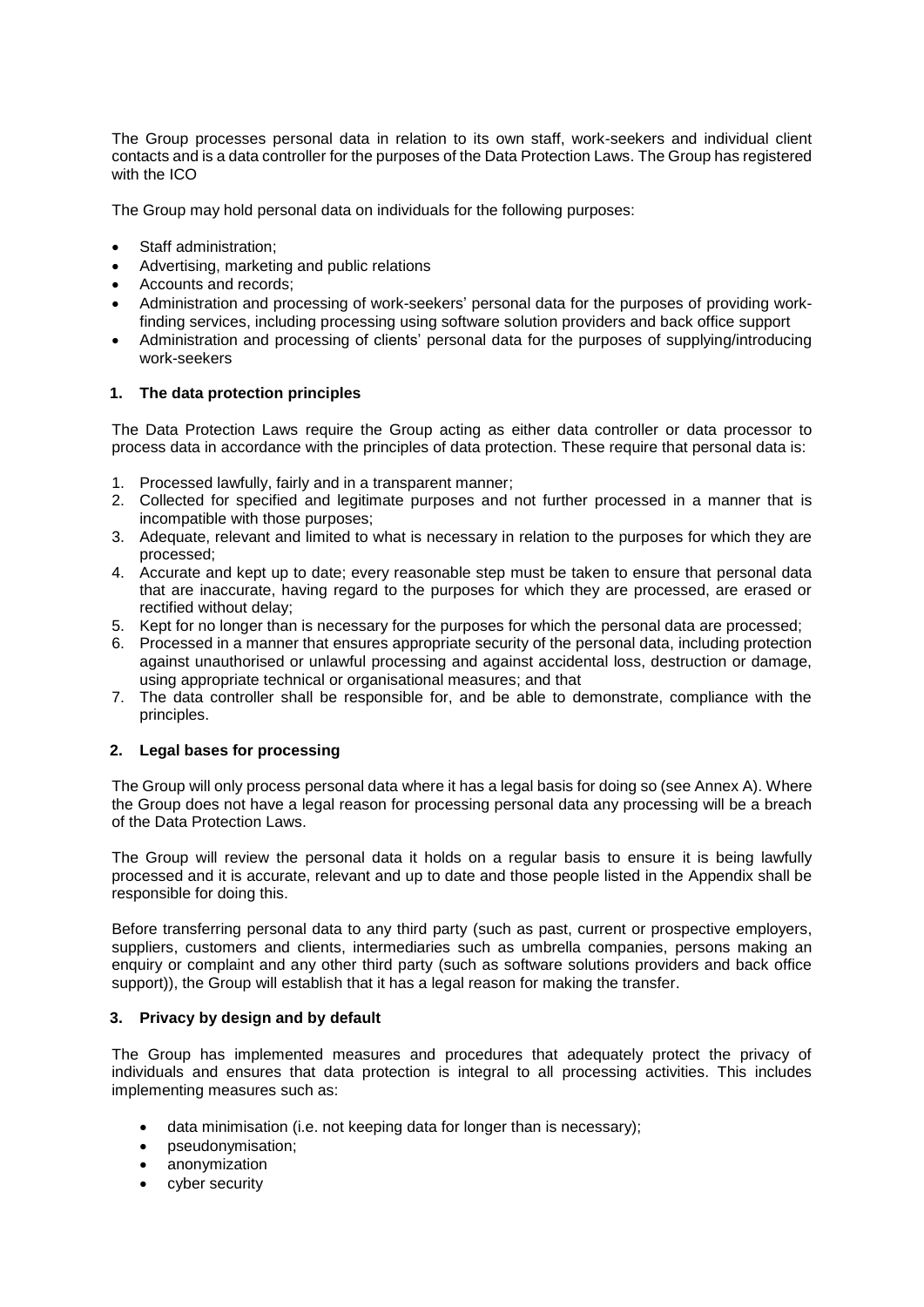The Group shall provide any information relating to data processing to an individual in a concise, transparent, intelligible and easily accessible form, using clear and plain language. The information shall be provided in writing, or by other means, including, where appropriate, by electronic means. The Group may provide this information orally if requested to do so by the individual.

## **1. Privacy notices**

Where the Group collects personal data from the individual, the Group will give the individual a privacy notice at the time when it first obtains the personal data.

Where the Group collects personal data other than from the individual directly, it will give the individual a privacy notice within a reasonable period after obtaining the personal data, but at the latest within one month. If the Group intends to disclose the personal data to a third party then the privacy notice will be issued when the personal data are first disclosed (if not issued sooner).

Where the Group intends to further process the personal data for a purpose other than that for which the data was initially collected, the Group will give the individual information on that other purpose and any relevant further information before it does the further processing.

### **2. Subject access requests**

The individual is entitled to access their personal data on request from the data controller.

### **3. Rectification**

The individual or another data controller at the individual's request, has the right to ask the Group to rectify any inaccurate or incomplete personal data concerning an individual.

If the Group has given the personal data to any third parties it will tell those third parties that it has received a request to rectify the personal data unless this proves impossible or involves disproportionate effort. Those third parties should also rectify the personal data they hold - however the Group will not be in a position to audit those third parties to ensure that the rectification has occurred.

#### **4. Erasure**

The individual or another data controller at the individual's request, has the right to ask the Group to erase an individual's personal data.

If the Group receives a request to erase it will ask the individual if s/he wants his personal data to be removed entirely or whether s/he is happy for his or her details to be kept on a list of individuals who do not want to be contacted in the future (for a specified period or otherwise). The Group cannot keep a record of individuals whose data it has erased so the individual may be contacted again by the Group should the Group come into possession of the individual's personal data at a later date.

If the Group has made the data public, it shall take reasonable steps to inform other data controllers and data processors processing the personal data to erase the personal data, taking into account available technology and the cost of implementation.

If the Group has given the personal data to any third parties it will tell those third parties that it has received a request to erase the personal data, unless this proves impossible or involves disproportionate effort. Those third parties should also rectify the personal data they hold - however the Group will not be in a position to audit those third parties to ensure that the rectification has occurred. [NOTE 10]

#### **5. Restriction of processing**

The individual or a data controller at the individual's request, has the right to ask the Group to restrict its processing of an individual's personal data where:

- The individual challenges the accuracy of the personal data;
- The processing is unlawful and the individual opposes its erasure;
- The Group no longer needs the personal data for the purposes of the processing, but the personal data is required for the establishment, exercise or defence of legal claims; or
- The individual has objected to processing (on the grounds of a public interest or legitimate interest) pending the verification whether the legitimate grounds of the Group override those of the individual.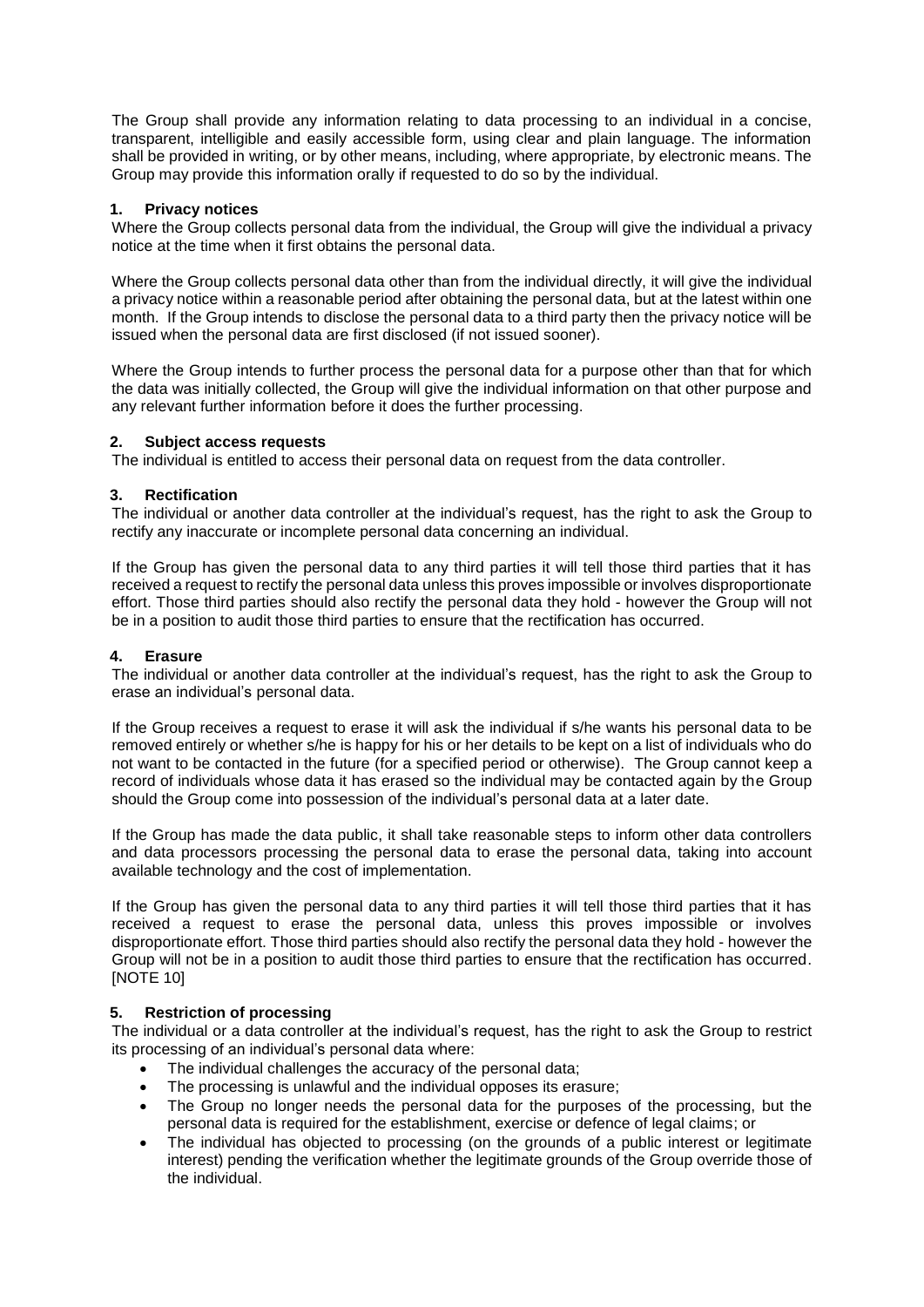If the Group has given the personal data to any third parties it will tell those third parties that it has received a request to restrict the personal data, unless this proves impossible or involves disproportionate effort. Those third parties should also rectify the personal data they hold - however the Group will not be in a position to audit those third parties to ensure that the rectification has occurred.

## **6. Data portability**

The individual shall have the right to receive personal data concerning him or her, which he or she has provided to the Group, in a structured, commonly used and machine-readable format and have the right to transmit those data to another data controller in circumstances where:

- The processing is based on the individual's consent or a contract; and
- The processing is carried out by automated means.

Where feasible, the Group will send the personal data to a named third party on the individual's request. [NOTE 12]

## **7. Object to processing**

The individual has the right to object to their personal data being processed based on a public interest or a legitimate interest. The individual will also be able to object to the profiling of their data based on a public interest or a legitimate interest.

The Group shall cease processing unless it has compelling legitimate grounds to continue to process the personal data which override the individual's interests, rights and freedoms or for the establishment, exercise or defence of legal claims.

The individual has the right to object to their personal data for direct marketing

## **Enforcement of rights**

All requests regarding individual rights should be sent to the person whose details are listed in the Appendix.

The Group shall act upon any subject access request, or any request relating to rectification, erasure, restriction, data portability or objection or automated decision making processes or profiling within one month of receipt of the request. The Group may extend this period for two further months where necessary, taking into account the complexity and the number of requests.

Where the Group considers that a request under this section is manifestly unfounded or excessive due to the request's repetitive nature the Group may either refuse to act on the request or may charge a reasonable fee taking into account the administrative costs involved. [NOTE 14]

## **8. Automated decision making**

The Group will not subject individuals to decisions based on automated processing that produce a legal effect or a similarly significant effect on the individual, except where the automated decision:

- Is necessary for the entering into or performance of a contract between the data controller and the individual;
- Is authorised by law; or
- The individual has given their explicit consent.

The Group will not carry out any automated decision-making or profiling using the personal data of a child.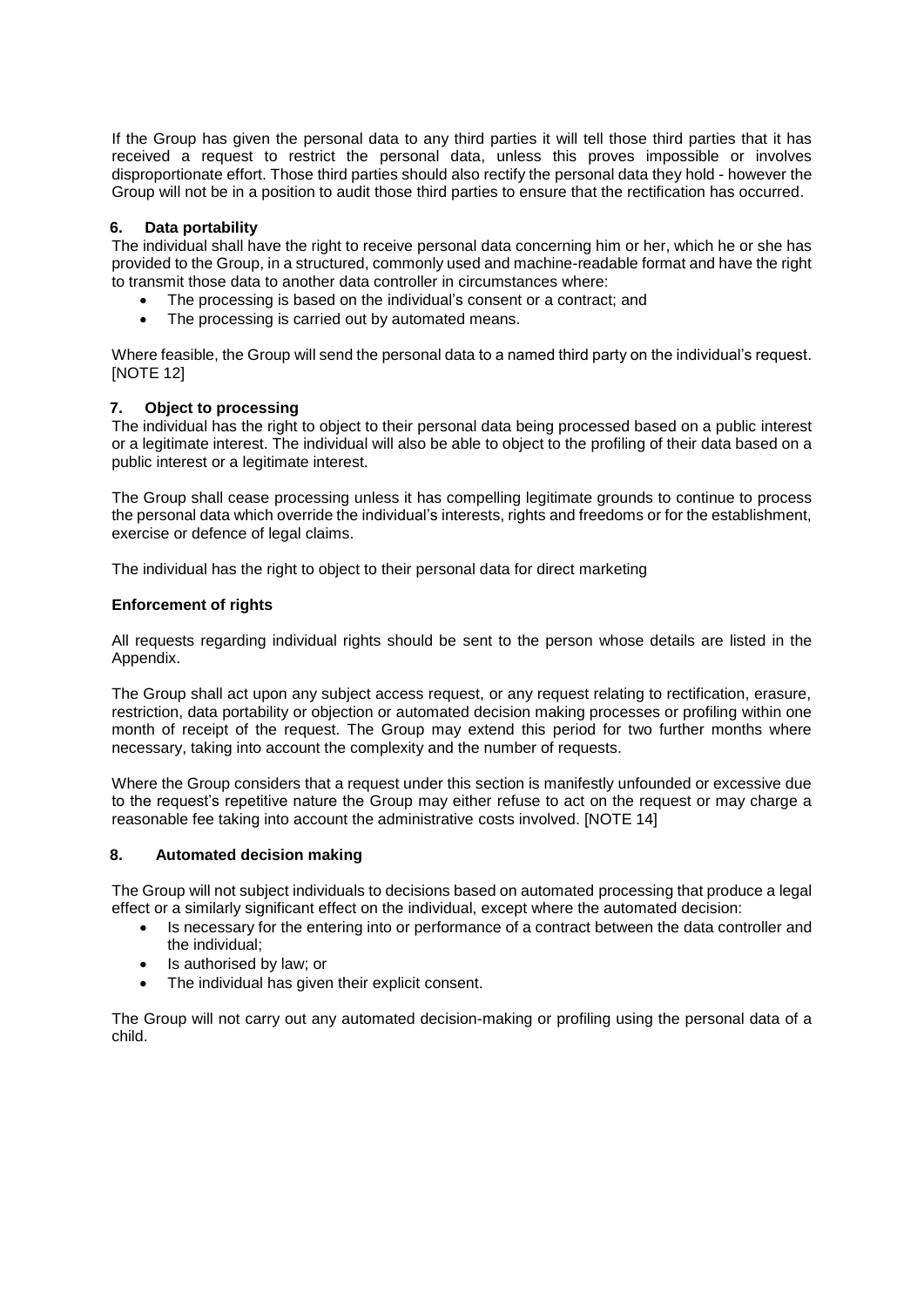## **Reporting personal data breaches**

All data breaches should be referred to the persons whose details are listed in the Appendix.

#### **1. Personal data breaches where the Group is the data controller:**

Where the Group establishes that a personal data breach has taken place, the Group will take steps to contain and recover the breach. Where a personal data breach is likely to result in a risk to the rights and freedoms of any individual the Group will notify the ICO.

Where the personal data breach happens outside the UK, the Group shall alert the relevant supervisory authority for data breaches in the effected jurisdiction.

### **2. Personal data breaches where the Group is the data processor:**

The Group will alert the relevant data controller as to the personal data breach as soon as they are aware of the breach.

### **3. Communicating personal data breaches to individuals**

Where the Group has identified a personal data breach resulting in a high risk to the rights and freedoms of any individual, the Group shall tell all affected individuals without undue delay.

The Group will not be required to tell individuals about the personal data breach where:

- The Group has implemented appropriate technical and organisational protection measures to the personal data affected by the breach, in particular to make the personal data unintelligible to any person who is not authorised to access it, such as encryption.
- The Group has taken subsequent measures which ensure that the high risk to the rights and freedoms of the individual is no longer likely to materialise.
- *1.* It would involve disproportionate effort to tell all affected individuals. Instead, the Group shall make a public communication or similar measure to tell all affected individuals. All individuals have the following rights under the Human Rights Act 1998 (HRA) and in dealing with personal data these should be respected at all times:
- Right to respect for private and family life (Article 8).
- Freedom of thought, belief and religion (Article 9).
- Freedom of expression (Article 10).
- Freedom of assembly and association (Article 11).
- *2.* Protection from discrimination in respect of rights and freedoms under the HRA (Article 14).

If you have a complaint or suggestion about the Group's handling of personal data then please contact the person whose details are listed in the Appendix to this policy.

Alternatively you can contact the ICO directly on 0303 123 1113 or at [https://ico.org.uk/global/contact](https://ico.org.uk/global/contact-us/email/)[us/email/](https://ico.org.uk/global/contact-us/email/)